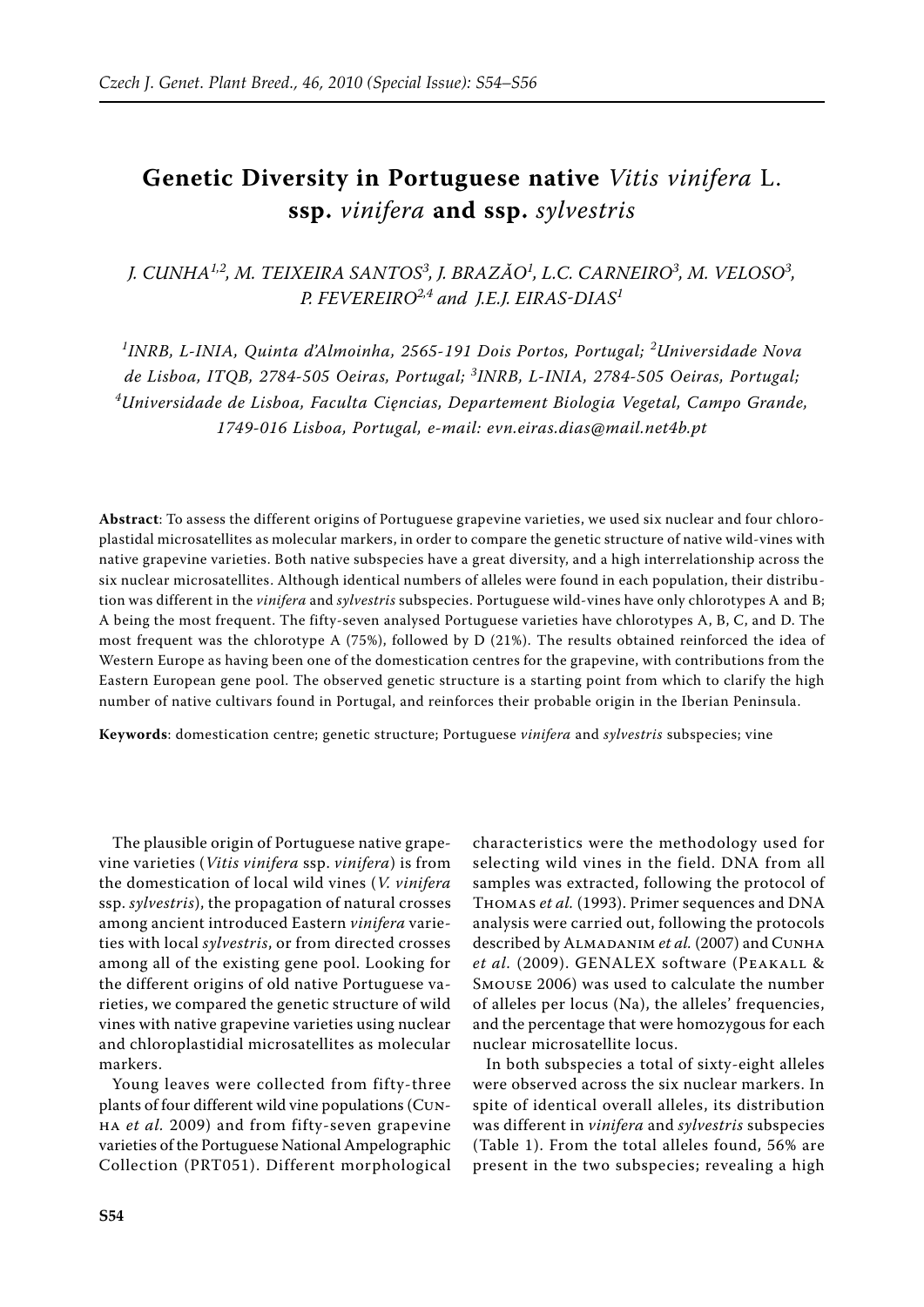| se native grapevine varieties (IV) across 6 microsatellite loci (VVMD 5. VVMD) |                                                             |  |
|--------------------------------------------------------------------------------|-------------------------------------------------------------|--|
|                                                                                |                                                             |  |
|                                                                                |                                                             |  |
|                                                                                |                                                             |  |
|                                                                                |                                                             |  |
| wild vines (fS); Portuguan                                                     |                                                             |  |
|                                                                                |                                                             |  |
|                                                                                |                                                             |  |
|                                                                                |                                                             |  |
|                                                                                |                                                             |  |
|                                                                                |                                                             |  |
|                                                                                |                                                             |  |
|                                                                                |                                                             |  |
| Table 1. Identified alleles and their frequencies in wil                       | / VMD 27, VR Zag 62, VR Zag 79, and VVS 2); Id are $\gamma$ |  |
|                                                                                |                                                             |  |
|                                                                                |                                                             |  |

|     | S<br>VVMD |                      |     | VVMD7 |                |     | VVMD <sub>27</sub> |                |     | VR Zag 62      |               |     | VR Zag 79      |               |     | VVS <sub>2</sub> |              |
|-----|-----------|----------------------|-----|-------|----------------|-----|--------------------|----------------|-----|----------------|---------------|-----|----------------|---------------|-----|------------------|--------------|
| Z   | £S        | $\boldsymbol{\zeta}$ | Σ   | 53    | $\mathcal{L}$  | Ľ   | SJ                 | $\mathcal{L}$  | Ξ   | SJ             | $\mathcal{L}$ | Ξ   | £S             | $\mathcal{L}$ | Ξ   | SJ               | $\mathbf{z}$ |
| 222 | 0.019     | 0.114                | 233 | 0.085 | ನ              | 175 | a                  | 0.009          | 184 | 0.009          | a             | 237 | a              | 0.009         | 135 | 0.075            | 0.158        |
| 226 | 0.066     | 0.228                | 235 | 0.547 | 0.465          | 179 | 0.028              | 0.132          | 186 | 0.009          | 0.096         | 239 | 0.151          | ದ             | 137 | 0.009            | 0.018        |
| 228 | 0.104     | 0.035                | 239 | ದ     | 0.132          | 181 | 0.057              | 0.377          | 188 | 0.038          | 0.421         | 241 | 0.094          | $\varpi$      | 139 | 0.009            | 0.061        |
| 230 | 0.038     | ದ                    | 243 | 0.057 | 0.035          | 183 | 0.009              | 0.061          | 192 | 0.009          | 0.026         | 243 | $\mathfrak{a}$ | 0.026         | 141 | 0.038            | $\approx$    |
| 232 | 0.623     | 0.105                | 245 | 0.075 | 0.114          | 185 | 0.113              | 0.105          | 194 | 0.368          | 0.211         | 245 | 0.019          | 0.096         | 143 | 0.151            | 0.009        |
| 234 | 0.019     | 0.061                | 247 | ದ     | 0.009          | 187 | 0.170              | $\mathfrak{a}$ | 196 | 0.132          | 0.053         | 247 | 0.104          | 0.439         | 145 | 0.123            | 0.219        |
| 236 | 0.075     | 0.158                | 249 | ದ     | 0.070          | 189 | 0.481              | 0.228          | 200 | $\mathfrak{a}$ | 0.061         | 249 | 0.066          | $\tilde{a}$   | 147 | $\mathfrak{a}$   | 0.140        |
| 238 | 0.028     | 0.158                | 251 | 0.019 | a              | 191 | 0.123              | 0.009          | 202 | a              | 0.009         | 251 | 0.547          | 0.316         | 149 | $\mathfrak{a}$   | 0.018        |
| 240 | 0.009     | 0.140                | 253 | 0.019 | $\sim$<br>0.13 | 193 | 0.019              | $\sigma$       | 204 | 0.434          | 0.123         | 253 | 0.009          | $\approx$     | 151 | 0.057            | 0.018        |
| 250 | 0.019     | ದ                    | 257 | 0.009 | ದ              | 195 | ದ                  | 0.079          |     |                |               | 257 | $\mathfrak{a}$ | 0.053         | 153 | 0.349            | 0.281        |
|     |           |                      | 259 | 0.179 | 0.044          |     |                    |                |     |                |               | 259 | 0.009          | 0.044         | 155 | $\sigma$         | 0.009        |
|     |           |                      | 261 | 0.009 | ದ              |     |                    |                |     |                |               | 261 | ದ              | 0.018         | 157 | 0.009            | 0.009        |
|     |           |                      |     |       |                |     |                    |                |     |                |               |     |                |               | 159 | 0.170            | 0.053        |
|     |           |                      |     |       |                |     |                    |                |     |                |               |     |                |               | 161 | 0.009            | $\approx$    |
|     |           |                      |     |       |                |     |                    |                |     |                |               |     |                |               | 173 | $\mathfrak{a}$   | 0.009        |